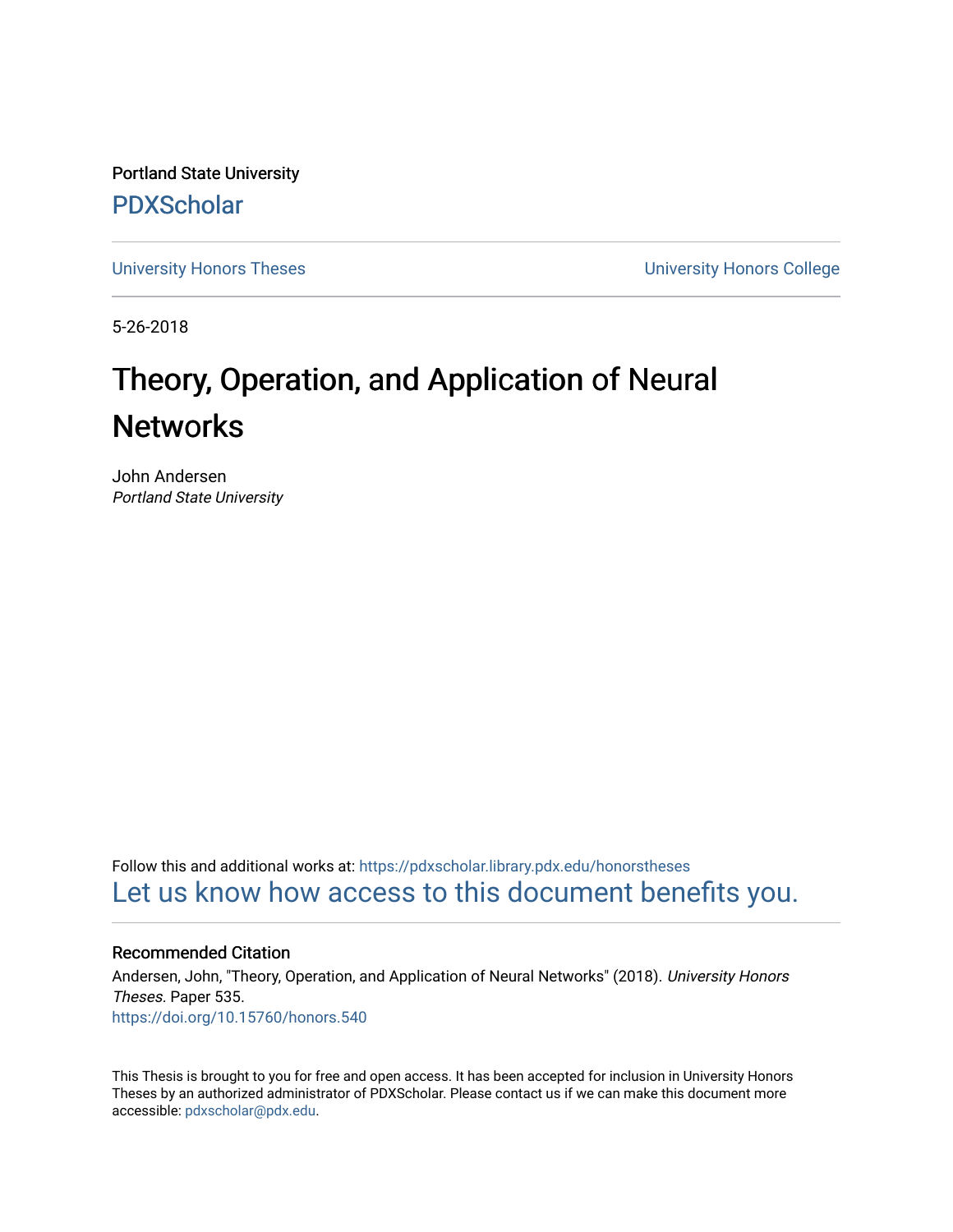#### **Portland State University**

June 2018

Undergraduate honors thesis submitted in fulfillment of requirements for the degree of Bachelor of Science

in

University Honors College

&

Computer Engineering

*Theory, Operation, and Application of Neural Networks*

**Author: John Andersen Advisor: Dr. Douglas Hall**

#### **Abstract**

This paper examines the history and current state of machine learning. It examines neural networks, theory behind neural networks, how they are implemented, and how they are used. The systems and networks examined have up to three modes of learning. Theory behind machine learning is broken up into three approaches; rule-based, Bayesian, and neural networks. Operation of machine learning algorithms has been enabled by several prevalent libraries in the open source community, as well as various hardware technologies. Due to this surge in resources application, developers have been able to apply machine learning in novel ways. An application of machine learning to evaluate the security practices of open source software was undertaken as the culmination of this thesis.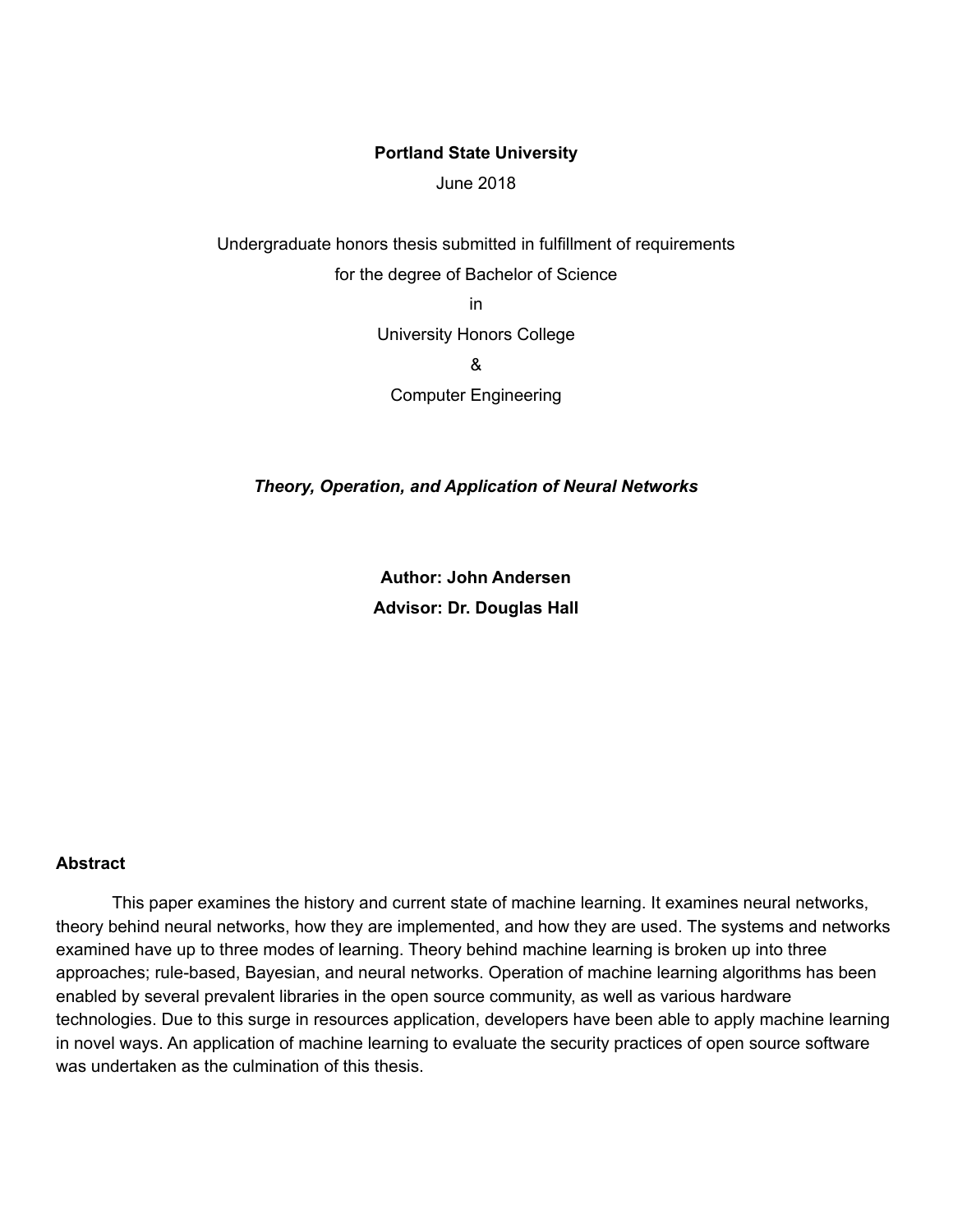# Table Of Contents

| <b>Introduction</b>                      | $\mathbf{3}$   |
|------------------------------------------|----------------|
| <b>Theory</b>                            | $\mathbf{3}$   |
| Modes of Learning                        | $\sqrt{3}$     |
| Rule Based Systems                       | 4              |
| <b>Bayesian Networks</b>                 | 5              |
| <b>Neural Networks</b>                   | 5              |
| <b>Convolutional Neural Networks</b>     | $\overline{7}$ |
| <b>Implementation Methods</b>            | $\overline{7}$ |
| <b>ASICs</b>                             | 8              |
| <b>FPGAs</b>                             | 8              |
| <b>CPUs</b>                              | $\overline{9}$ |
| <b>GPUs</b>                              | 9              |
| <b>GeePS</b>                             | 10             |
| Caffe                                    | 10             |
| <b>TensorFlow</b>                        | 11             |
| <b>Application</b>                       | 11             |
| <b>Mobility Aid</b>                      | 12             |
| Open Source Software Security Evaluation | 12             |
| <b>Conclusion</b>                        | 14             |
| <b>Bibliography</b>                      | 15             |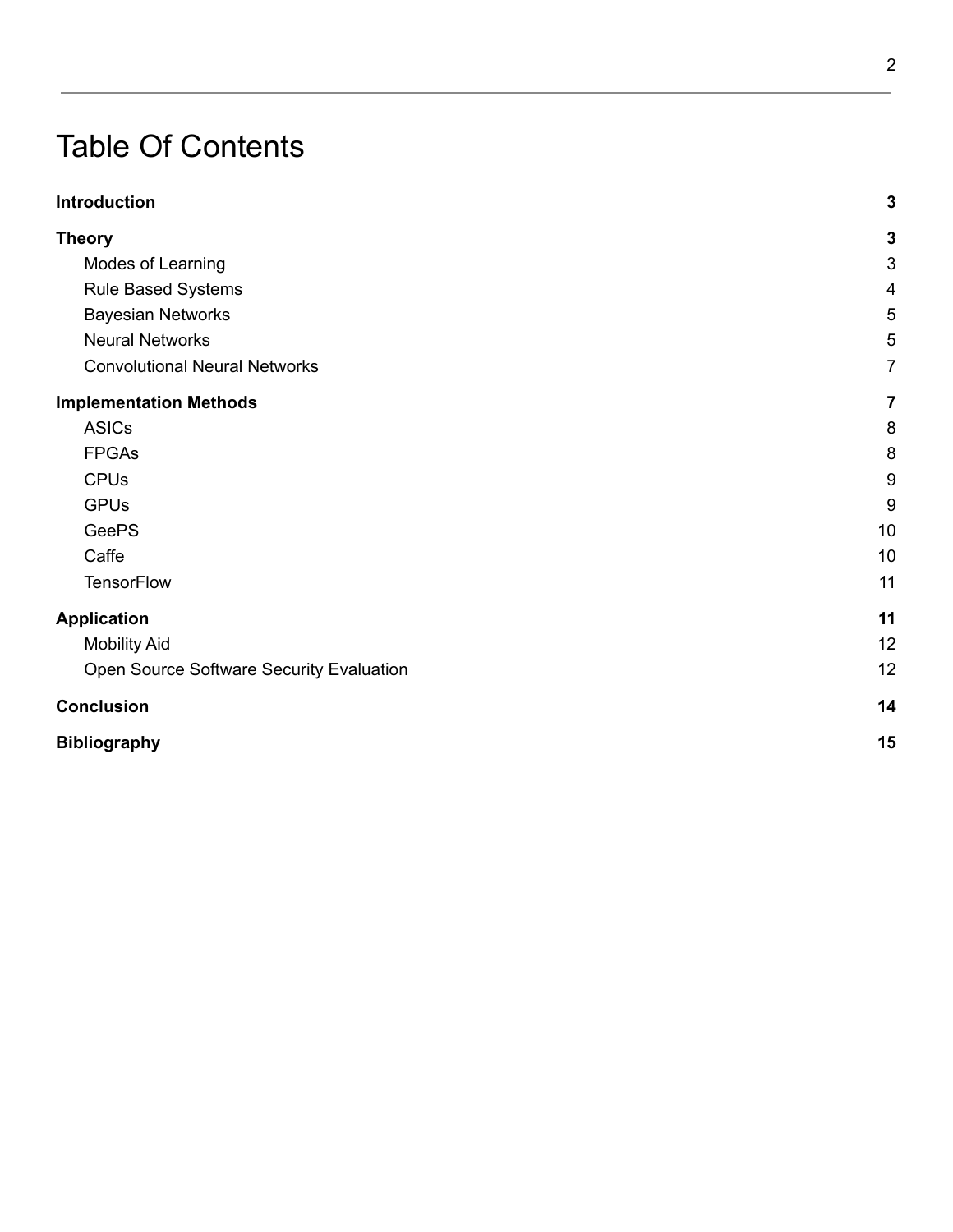### <span id="page-3-0"></span>Introduction

Machine Learning (ML) has an important role to play in the advancement of the computer science and engineering fields. Classification of handwritten digits using the MNIST dataset is a frequently used example that shows the power of machine learning. Without the aid of ML, programmers can only reach approximately 50% accuracy on this problem. However, when neural networks are applied, accuracy above 90% can easily be achieved [1]. To solve a problem using machine learning we create a model. Model's process input data, known as features, and produce a given result. The type of result is dependent upon the mode of learning. One mode allows us to make predictions, another gives us insight into the dataset. Within the model is the learning system, which could be rule-based, Bayesian, or a neural network.

The learning part of machine learning comes from the correction made to the mathematics occurring in the model. For instance, if data depicting a cat is input and the model outputs dog, then the model is adjusted, and hence learning has occured. Adjustment to the model is modification of the mathematical operations done on the inputs. With enough inputs and outputs as examples, the model will eventually settle on mathematical operations that work for most inputs. The accuracy of a model is defined by how often it correctly predicts the output for a set of inputs.

### <span id="page-3-1"></span>Theory

#### <span id="page-3-2"></span>**Modes of Learning**

The process of learning can be done in one or more of three modes; supervised, unsupervised, and reinforcement. Each mode is applicable to different situations and algorithms. Supervised mode learns what the correct answer is based on events in the past. Unsupervised mode finds correlations between inputs. Reinforcement mode weighs risks and rewards in order to make the best decision.

There are many popular publicly available datasets for use with machine learning. One of them is on the Portland Real Estate market. It contains data on home prices, number of beds, baths, square footage, and distance from downtown. For a supervised application of machine learning, the price would be what we want our model to predict given the other data about a home. After training the model, it could be given the number of rooms, etc., and be able to predict the price of the house. Supervised learning is used in situations where there is a known correct result for a set of input data.

An example of unsupervised learning is the Netflix problem. The Netflix problem is to determine what a user wants to watch given their previous viewing history. In this case, Netflix knows what a user has and hasn't enjoyed in the past, as well as a set of information about those films. Not all films are of the same genre however, and a user's interest in a film in one genre may translate to an interest in a similar film of another genre. Unsupervised learning takes films and groups them according to the data it has, thus determining that respective groups of films have a certain *je ne sais quoi,* which make them similar to each other. Neither Netflix, the user, or the model could explain what it is, however, aspects about them revealed in the data show that they are in some way related.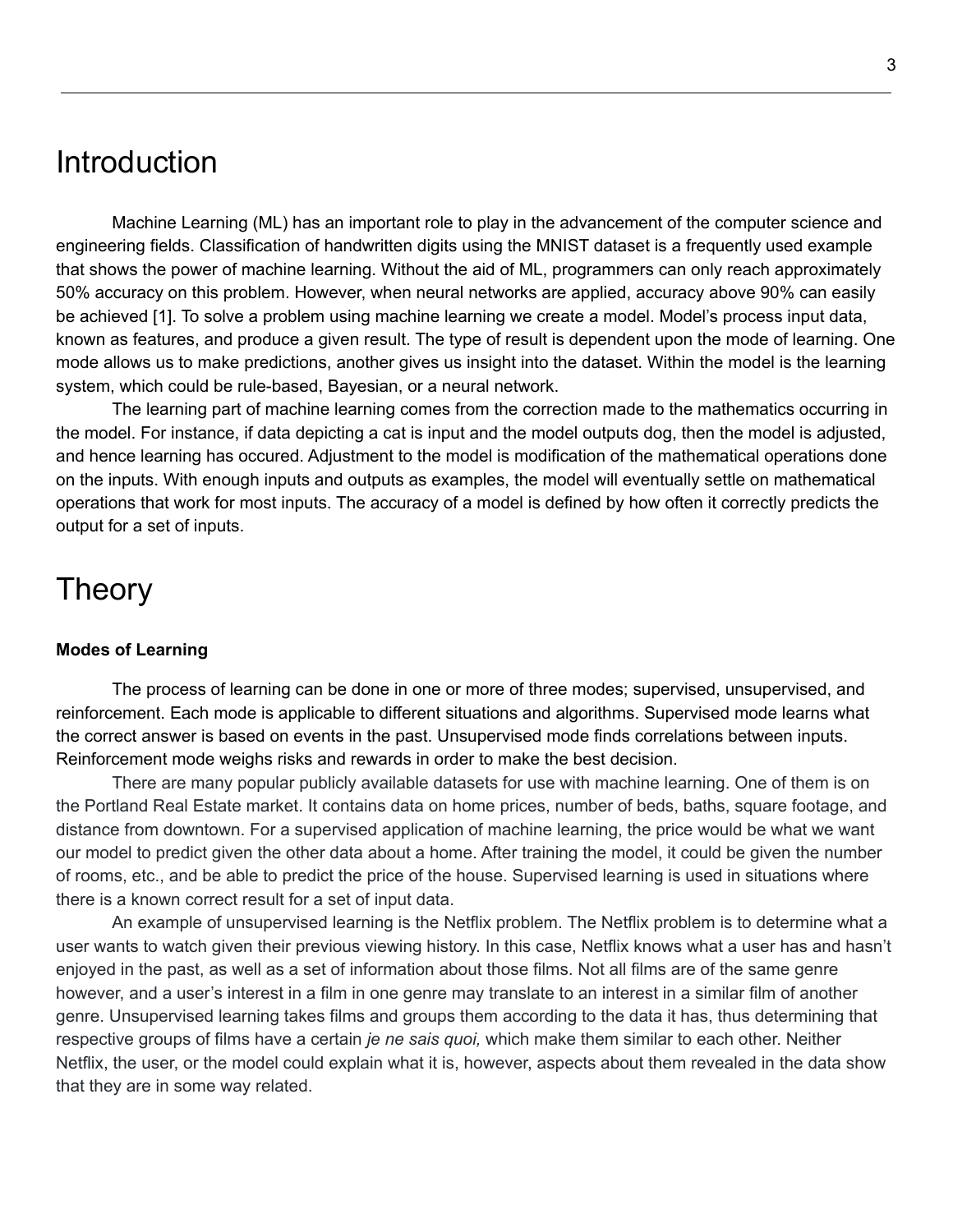Reinforcement learning (RL) is learning how to achieve a goal. Actions which make no progress, or negative progress towards a goal teach a model not to repeat those actions. Actions which help the model make progress towards the goal are repeated, or variations of them are explored further. Researchers have used RL to train models to play video games. One such project involved the game Space Invaders [16]. To learn and play the game, the model selects an action, such as move right, left, or shoot, and observes the results. Aliens killing the player is bad, the player killing aliens is good. As the model selects actions, it tracks the feedback it receives. Should it continuously perform actions that get the player killed, it will learn from this and change its course of actions.

|      |  | O             |  |    |  |
|------|--|---------------|--|----|--|
|      |  | <b>MMMMMM</b> |  |    |  |
| ß.   |  | ത്ത് ത്ത്     |  |    |  |
| o pr |  | 52 52         |  | Ĩ. |  |
|      |  | 兲             |  | 犬  |  |
|      |  | 7             |  | f? |  |
|      |  | J.            |  | 17 |  |
|      |  | 4             |  | л  |  |
|      |  |               |  |    |  |

Figure 1: Space Invaders played by RL [16]

#### <span id="page-4-0"></span>**Rule Based Systems**

When we think about how to solve a problem, or how to determine what something is, we usually create a set of rules to guide us to the right answer. While driving, if there are pedestrians, we stop. If a bump is coming up, we slow down. If the light is green, we start moving. Like driving, most problems can be broken into these "if condition, do something" rules. This is the idea behind rule-based machine learning. We know what rules there are, but just as with driving, context matters. Rule-based machine learning uses the rules we give it and learns how important each rule is. This way it would know that even if the light is green, we still need to stop for pedestrians. Rule-based systems work primarily based on reinforcement learning. With driving, we would give feedback that whichever route gets us to the destination quicker, is better. In a reinforcement system, we could do this by giving the system negative "points" so that it tries to pick rules which would decrease the amount of negative points it gets. We would give it many negative points if it ran a stop sign, and therefore it would know that the rules which tell it not to run stop signs are more important than the rules which make its route shorter. Over time this teaches the rule-based system how important each rule is.

Learning Classifier Systems (LCS) are rule-based machine learning systems combined with genetic algorithms. Rules defined in an LCS produce outputs which are the inputs to the genetic algorithm [13]. Genetic algorithms simulate population growth. Inputs become genes which become either more or less prevalent in the system as a whole as the simulation progresses from generation to generation. Genes are representative of an answer to the classification problem presented to the LCS. Reinforcement learning in a genetic algorithm is done by applying a cost function. A cost function is a calculation which decides which genes are closest to the correct answer. To create the next generation in the GA's population, genes are mutated slightly, meaning their answer to the problem is changed slightly. The number of permutations of a gene within the next generation is relative to the cost function. If the gene is close to the correct answer, then it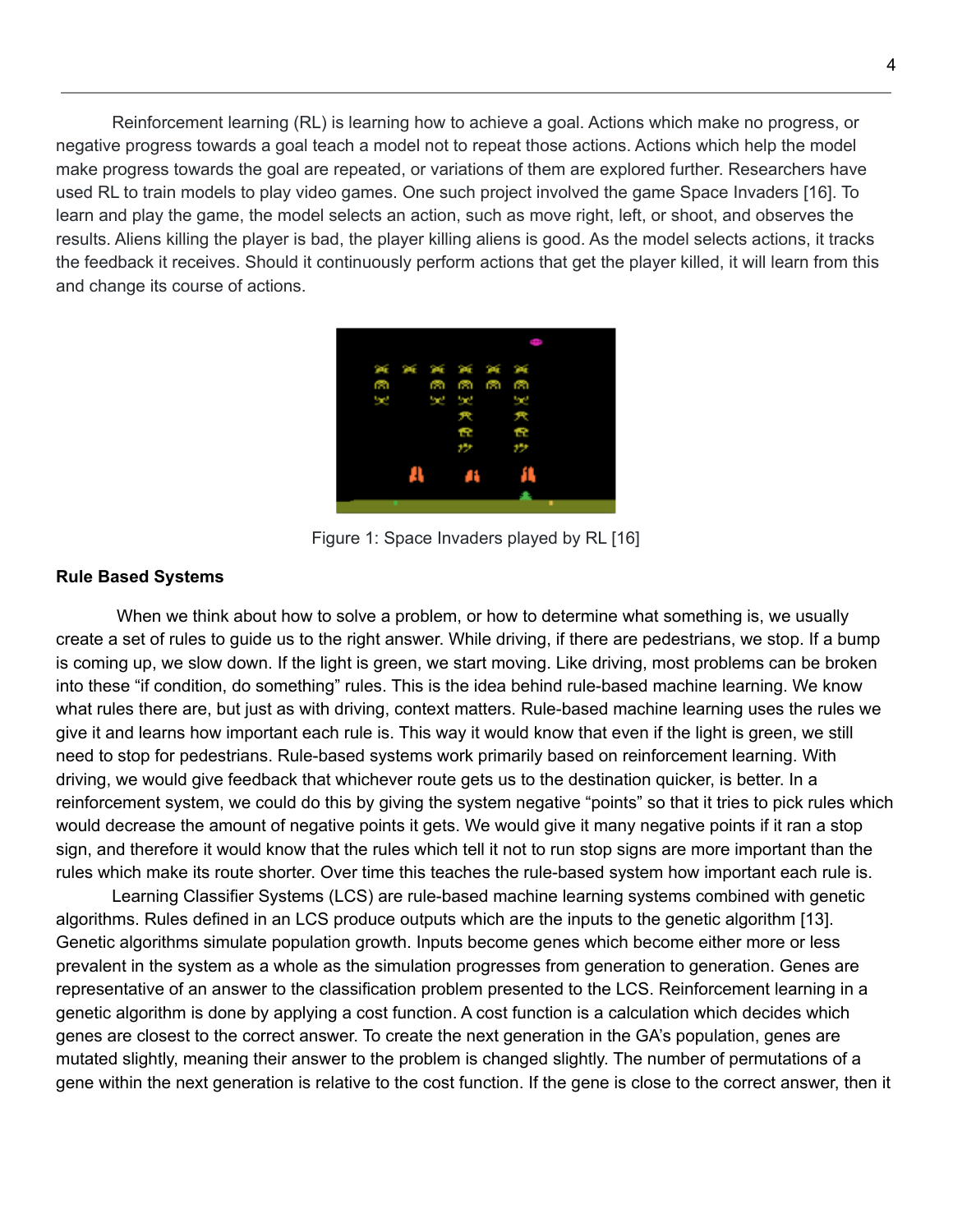will produce more offspring for the next generation. Each of them slightly mutated so that the next might be even closer to correct.

#### <span id="page-5-0"></span>**Bayesian Networks**

The Bayesian belief network is a way that statistics and probability have been applied to machine learning. Connections between events are created in a directed acyclic graph [14]. The probabilities of events are connected to each other such that an event's probability is determined by the probability of its previous events. The first layer of events have probability functions determined only by their inputs. Subsequent events interior to the network have probability functions determined by the joint probability of the system's best knowledge of previous events [15].

$$
P(A|B) = \frac{P(B|A) * P(A)}{P(B)}
$$
  
Bayes Rule

In the above formula, *P(B)* is the probability of the previous event occuring. *P(A)* is the probability that our network will guess correctly without being given any events as examples. *P(A|B)* is therefore the probability that the model predicts event occurrences accurately. As more events are added to the belief network the model becomes more accurate because *P(B)* gets closer to the theoretical probability [20].

#### <span id="page-5-1"></span>**Neural Networks**

Both Bayesian belief networks and rule-based learning require that we have knowledge of data we are working with. Neural networks however, are versatile enough to give us meaningful results solely based on input data. Unlike rule-based approaches they learn what pieces of the input data and features are important through training. This effectively is the neural network creating its own rules.

Neural networks are meant to mimic the human brain. From what we know about brains, there are neurons and synapses. When neurons fire, synapses carry their signal to connected neurons. Upon receiving a signal, the connected neuron must decide if it will fire or not. In machine learning, artificial neural networks (ANNs) operate on the same premise. In an ANN, neurons must be trained on when to fire and what value to propagate upon firing to produce the desired output from the network [3]. The concepts of perceptrons, sigmoid neurons, layers, feedforward networks, cost functions, and backpropagation are key to understanding ANNs.

The most basic neural network is the perceptron network. Perceptrons are the most basic representation of a neuron, having at least one input and producing a single output. Internally, each has a weight and bias, which are multiplied by the input to produce floating point outputs.They are then interpreted as either a one or zero. This makes them function similarly to a logic gate, which is not applicable to real world applications. Sigmoid neurons are a variation on a perceptron, which allow numbers between zero and one. Their range of output can be thought of as a degree of certainty.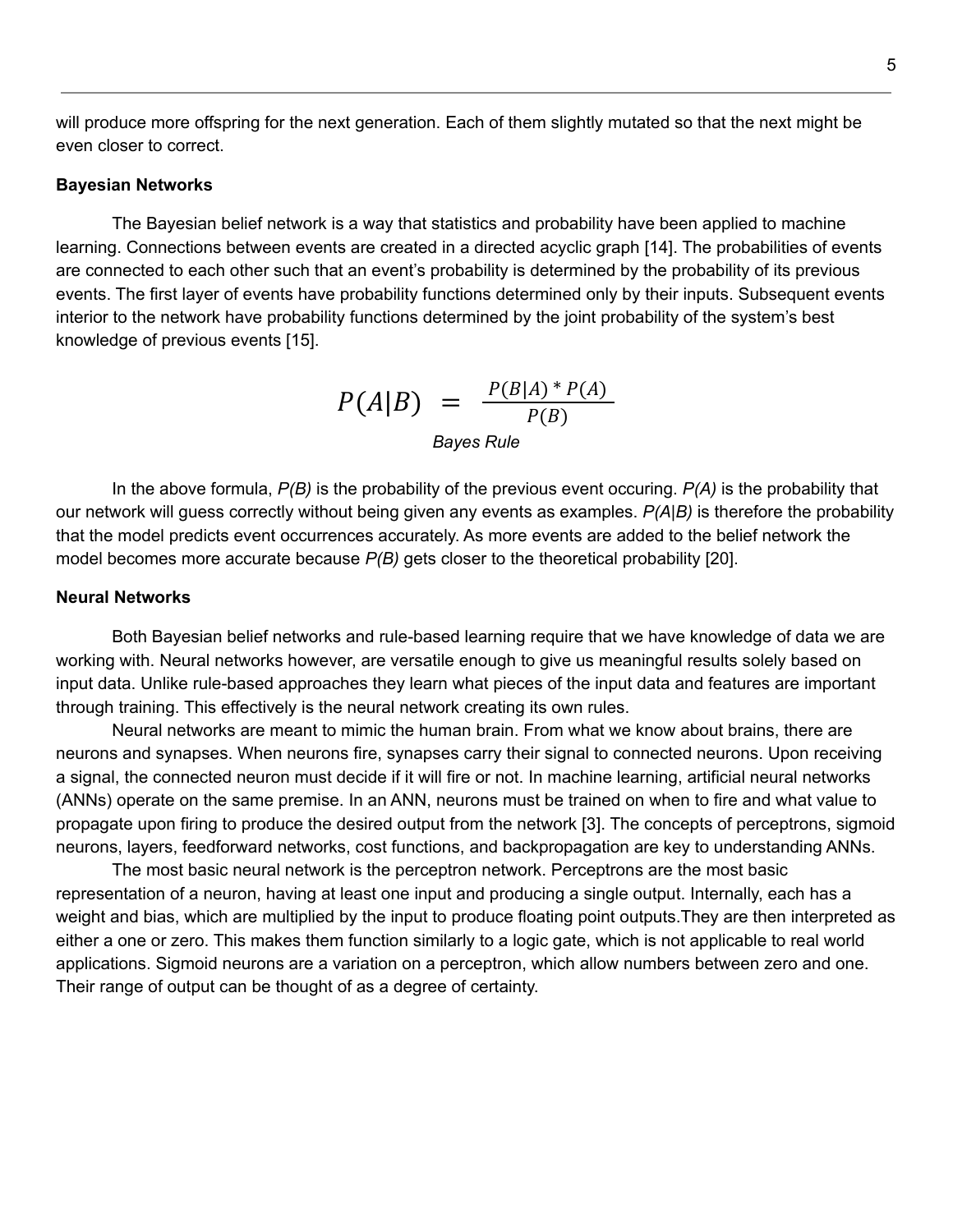

*Figure 2: Stochastic Gradient Descent*

Various algorithms, referred to as cost functions, are used to learn the appropriate weight and bias for each neuron, so that for various inputs, the output is as close to correct as possible. Stochastic gradient descent is one of the most commonly used cost functions. Each time data is fed through the network during supervised learning, weights are adjusted and derivatives are taken to determine how far off the last adjustment was from producing the correct output. For instance, a prediction of 0.9 when the correct output is 0.1 is far from correct. With figure 2 for reference, 0.1 would be near the bottom where the slope is rather level. 0.9 is in the exponentially increasing portion. Calculation of the cost function would indicate a large change is needed to the weight due to the steep slope of the line between the two. Neural networks learn by changing weights recomputed using the cost function.

As one might imagine, calculation of the cost function is a costly computational process. Each neuron's weight and bias must be recalculated for each pass through the network. A pass through the network is the process of feeding inputs to the network and carrying the values of one layer to the next [1]. This is also known as a feedforward neural network. Feedforward networks are networks which feed their outputs forward between layers, rather than back into themselves.



*Figure 3: Artificial Neural Network*

Layers in a neural network are a group of neurons. In the first layer, neurons are given inputs from external data. Subsequent layers are connected together so that outputs of one layer become inputs of the next layer. The output layer contains the result of the network. Equal number of output neurons and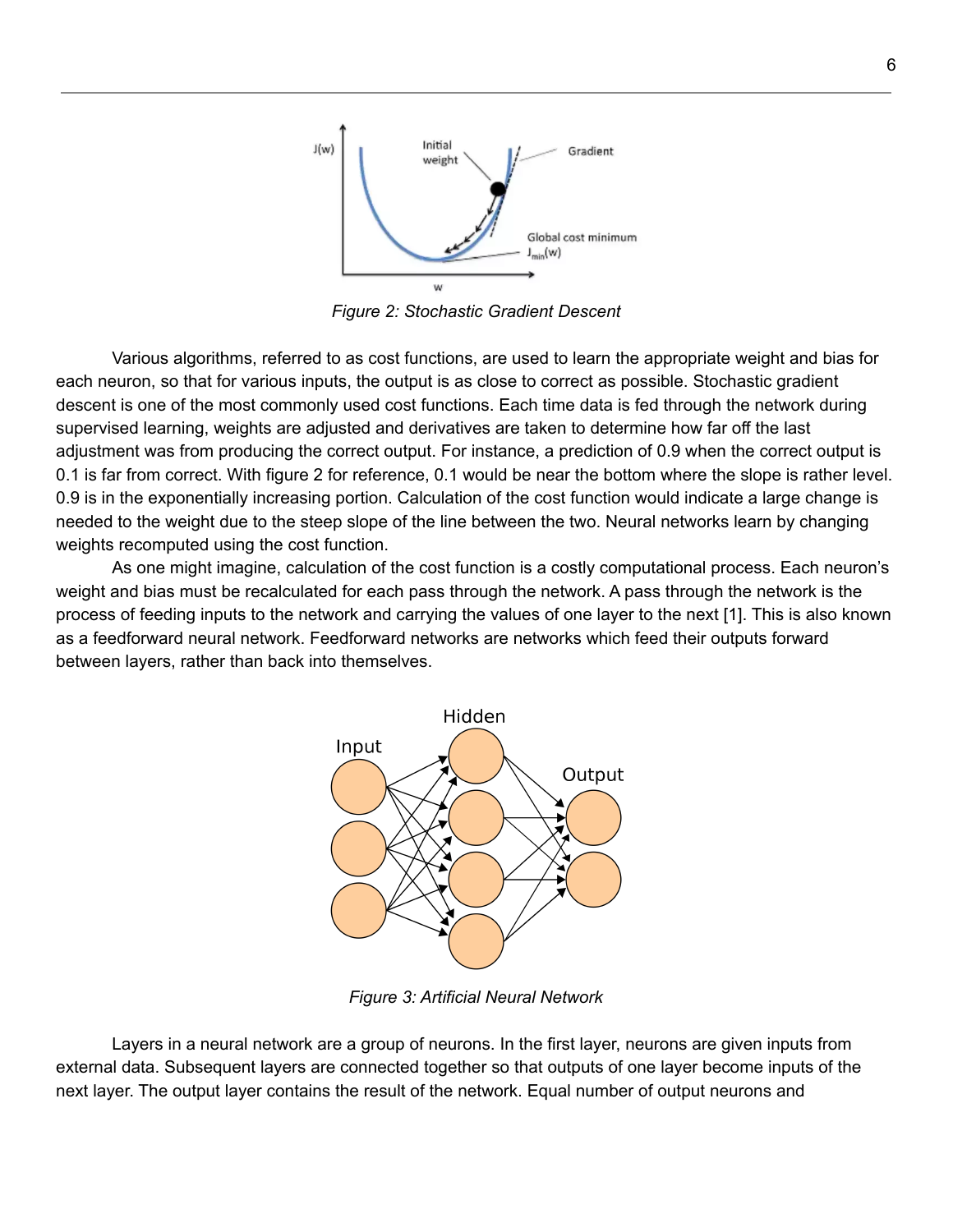classification options allow for a one-to-one encoding. This is where an output neuron's result is a percentage confidence in input data belonging to its classification. Layers internal to the network (not the input and output layers), are known as hidden layers. Neural networks with more than one hidden layer are sometimes referred to as Deep Neural Networks (DNNs).

#### <span id="page-7-0"></span>**Convolutional Neural Networks**

Computer vision (CV) tasks such as image classification involve feeding each pixel's data into a network. Even small images contain thousands of pixels, forcing networks built for CV to contain large numbers of neurons. CV tasks commonly require identification of features within an image. Convolutions are a way to identify features within a neural network. These can be thought of as a neural network within a neural network. Inputs to a convolution are a subset of the inputs to the larger Convolutional Neural Network (CNNs) [10]. As seen in figure 4, the inputs to a convolution cycle through the inputs to the CNN allowing them to identify a feature within the input. This makes CNNs good at classification tasks, such as object recognition.



Figure 4: Feature extraction using convolutions

CNNs used for CV often employ multi-stage learning, which involves an explicitly defined layer and a learned layer. An explicitly defined layer might be an algorithm which detects edges in an image. The learned layer would make use of convolutions to identify features from associated edge and color image data. Two stage systems such as this are approximately 10% more effective than single stage systems [9].

# <span id="page-7-1"></span>Implementation Methods

Implementation details of machine learning algorithms and neural networks in both software and hardware are readily available thanks to an array of open source libraries, as well as research funded by influential corporations. Google, Microsoft, Facebook, Intel and others have created and collaborated on software libraries such as MXNet and TensorFlow, which have speed advancement of the field. Algorithm implementation is done in software, and hardware carries out the calculations. At the lowest level of the software stack, developers must choose which of four hardware options to perform ML calculations on; Application-Specific Integrated Circuits (ASICs), Field Programmable Gate Arrays (FPGAs), Central Processing Units (CPUs), or Graphics Processing Units (GPUs). Custom designed logic in ASICs / FPGAs, extensions in CPUs for vector processing, and SMDI pipelines in GPUs allow for parallel computation,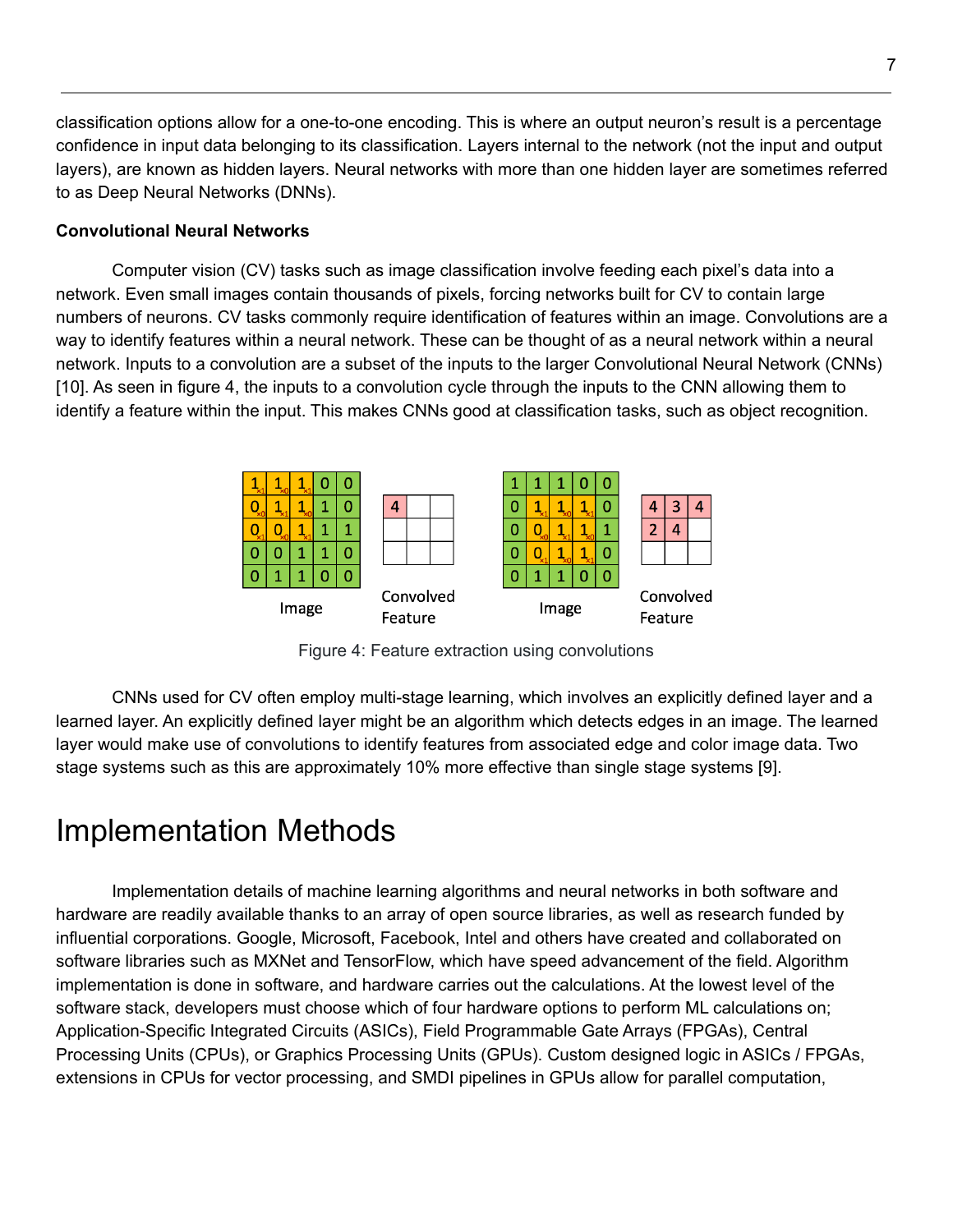speeding the process of learning. Though each have advantages and disadvantages, GPUs have, in practice, become the most widely used and developed for hardware to quickly train machine learning models.

#### <span id="page-8-0"></span>**ASICs**

Analog and digital designs have been used to implement ANNs. The challenge with digital is that sigmoid neurons have weights which are between zero and one [4]. Therefore, data has to be represented with multiple bits or extensive use of ADCs / DACs. Layout and connections on chip are another issue. There is only so much space, and connections can't always go over or under each other, making it nearly impossible to layout large networks. Calculations prove difficult because of the non-linearity of the cost function, as well as the need to do many different mathematical operations at each neuron to calculate the activation.

Analog designs can lead to more power and area efficient ASICs. However, the precision required to make analog work is higher and there are less automated design tools available to do this. Learning on an ASIC can be implemented in two ways. Chip-in-the-loop learning uses the ASIC to perform the calculations, but the software implements the algorithm. On-chip learning requires feeding data to the ASIC from an external source, such as a CPU, and it uses the learning algorithm which has been implemented on chip to run the algorithm and calculations.

#### <span id="page-8-1"></span>**FPGAs**

FPGAs provide high speed calculations, near that of an ASIC. This allows hardware designers to choose what operations get done in parallel. Due to a predefined number of logic gates, FPGAs suffer from physical space constraints, putting a finite limit to the size of a neural network which can be implemented in a given FPGA. Machine learning is used to work on large datasets, thus a downside of FPGAs is their constraint on the amount of data to which parallel calculations can be done.

Sigmoid based neural networks use floating point numbers and arithmetic, which are resource intensive on computation and memory constrained FPGAs. Two-Bit Networks allow for replacement of full floating point numbers used for weights with two-bit numbers. Two-bit numbers can encode weights of -2, -1, 0, and 1, using 2's complement. For machine learning implementations, the lowest (-2), would not be used in order to provide a balanced scale. However, increased accuracy can be achieved by eliminating the use of zero, and using all possible 4 values that can be encoded using two-bits. To keep a balanced scale, the values of -2, -1, 1, 2 can be used instead. This is only possible because implementation is done at the hardware level. CPUs and GPUs do not allow for custom number interpretation . Researchers were able to save a gigabyte worth of memory by using this technique, while still maintaining reasonably good accuracy  $(~84\%)$  [5].

While both ASICs and FPGAs allow for customization at a low level, FPGAs can be reprogrammed. Reprogramming of FPGAs can be done in sections. For large neural networks, processing can be completed in one section, move to another section, then back into the initial section, which has been reprogrammed. This could be the next network in a chain whos backpropagation calculations were performed in parallel, or another layer of the same network. The major downsides of FPGAs are long compile and debug times, a steep learning curve, and lack of software libraries which support them.

OpenCL and CUDA are the popular frameworks for programming GPUs. Minimal OpenCL support has been added by Xilinx and Altera for operations on FPGAs. OpenCL is currently the only major option for software integration with FPGAs. OpenCL can be used for calculations within higher level software libraries,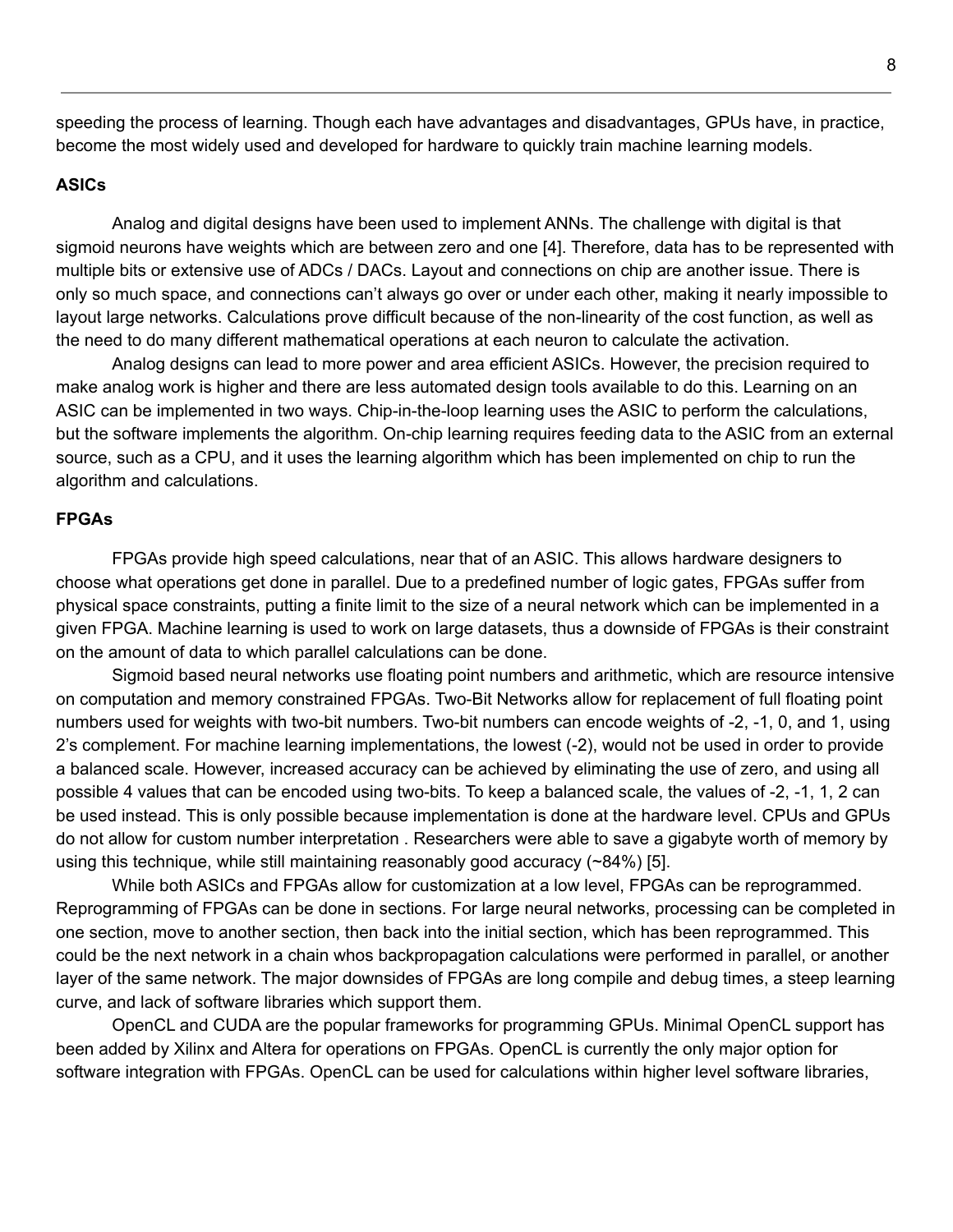such as Caffe and Torch. These libraries are the driving factors to increase FPGA adoption for machine learning applications [10].

Power savings over CPUs and GPUs are a strength of FPGAs. Power consumption is most important on battery powered embedded devices, as well as in data centers where hardware resources are widespread, and power consumption is a significant cost [6].

#### <span id="page-9-0"></span>**CPUs**

All computers have a Central Processing Unit (CPU). CPUs can do many operations and have a wide variety of special instructions, which can increase the speed at which some mathematical operations are performed. While this is a benefit to the mathematically intensive machine learning systems described, CPUs are limited in their multitasking abilities. They were originally designed to perform sequential operations. While most CPUs now have multiple cores which allow for parallel processing, most operations are still performed sequentially within each core.

Some libraries, such as TensorFlow, have taken advantage of recent advances in CPU parallel processing abilities, known as Advanced Vector Extensions (AVX). This allows for matrix calculations to be done all at once. Neural network inputs can be fed through to multiple neurons, and backpropagation calculations can be done in parallel, by putting weights and inputs into matrices supplied to AVX.

The bottleneck for calculation intensive programs is always memory access. Feature data and correct outputs in the case of supervised learning must all be stored in memory. Computer architecture is such that the CPU controls access to main memory. Therefore, the CPU is tasked with loading data from external sources into memory, and preprocessing it before feeding it to machine learning algorithms. The CPU must also orchestrate data transfer and consistency between the memory of ASICs, FPGAs, or GPUs, and main memory. This can be a significant time overhead compared to calculation time within those devices. Therefore, some models perform faster running calculations on the CPU.

#### <span id="page-9-1"></span>**GPUs**

Multitasking can be found in abundance in GPUs (Graphics Processing Units). These processors are designed to do thousands of operations at the same time in order to compute a value for every pixel on the screen. Using the principle of Single Instruction Multiple Data (SIMD), GPUs do the same operation on multiple pieces of data. In a neural network, the operation is multiplication, and the data is an input and a weight for each neuron.

Unlike FPGAs and ASICs, GPUs have well defined interfaces for communicating with the CPU and main memory. GPUs connect to the processor over the PCI bus. PCI provides high data transfer rates, and the ability to attach multiple GPUs to the same CPU. Machine learning involves large datasets that must be transferred over the internet to each machine using them for training. Data transfer is a significant time overhead. Having multiple GPUs per computer significantly increases their parallel processing capacity, thus eliminating the overhead of data transfer associated with a one GPU per machine configuration.

A popular dataset for image classification created in 2010 is called ImageNet. It contains over 14 million images. GitHub's dataset of source code contains over 145 million unique Git commit messages, each associated with hundreds of lines of code. To train on the ever growing datasets available in a reasonable amount of time, machines must be networked together. Multi-machine, multi-GPU training increases the complexity of data transfer and consistency problems.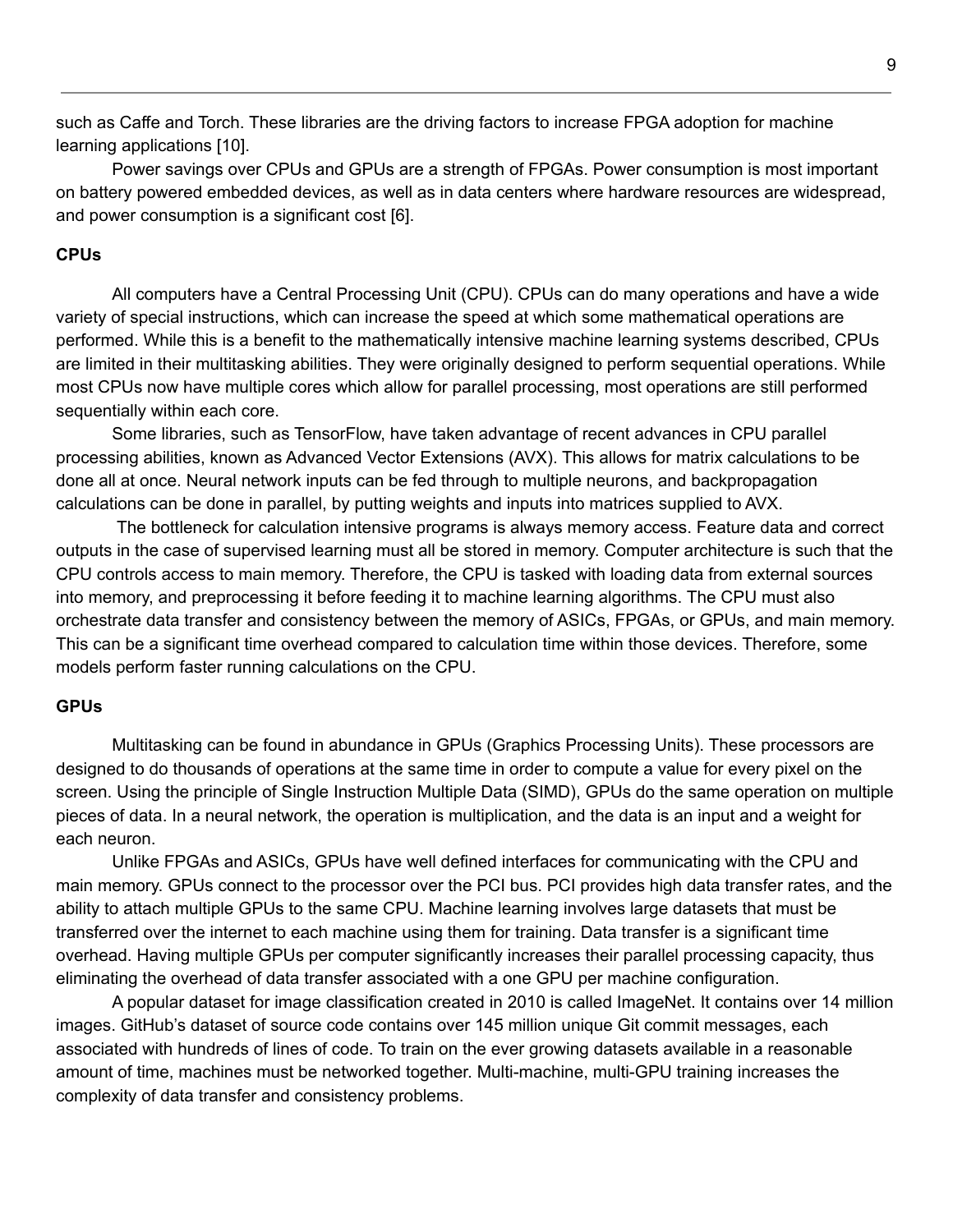#### <span id="page-10-0"></span>**GeePS**

Parameter servers are applications designed to orchestrate training across machines and individual GPUs. GeePS is a parameter server for the Caffe library. Training using GeePS can see up to 13x speedups compared to distributed CPU learning or single GPU Caffe learning. GeePS uses a parameter cache to store neural network parameters. It syncs parameters across hosts and manages data moving between CPU and GPU memory.



Figure 5: Parameter server architecture [17]

GeePS scales linearly with the addition of machines to its network. Training machines can run at different speeds, syncing parameters at an interval. This allows heterogeneous machines to train nearly as fast as they would in an non-networked setup, while still ensuring that machines don't compute using stale data that another machine hasn't finished computing. GeePS performs well on very large datasets due to its management of host and GPU memory. Rather than attempting to load entire datasets from main memory to GPU memory, loading is done iteratively. GPU memory only holds data being actively calculated on, all other data is stored in main memory, which speeds the parameter syncing process [12].

#### <span id="page-10-1"></span>**Caffe**

Convolutional Architecture for Fast Feature Embedding (Caffe), is software developed by Berkeley AI Research and the Berkeley Vision and Learning Center with input from industry partners. It is a community maintained machine learning project which gives users the ability to construct models which can be run on CPUs or GPUs. Being written in C++ lets it use NVIDIA cuDNN and CUDA libraries which provide profoment access to NVIDIA GPUs.

A major goal of Caffe is to provide reproducible results. They do this by making it easy for researchers to share their machine learning models and trained networks. Bindings to Python and MATLAB enable quick prototyping of models. Caffe excels at full utilization of GPUs, thanks to its management of data moving between main memory and GPU memory. Caffe's architecture is defined by layers. Models are defined through specification of connections between layers. This allows users to easily construct CNNs and other large networks by linking the first, last, or interior layers of different models together [11]. Layers handle computation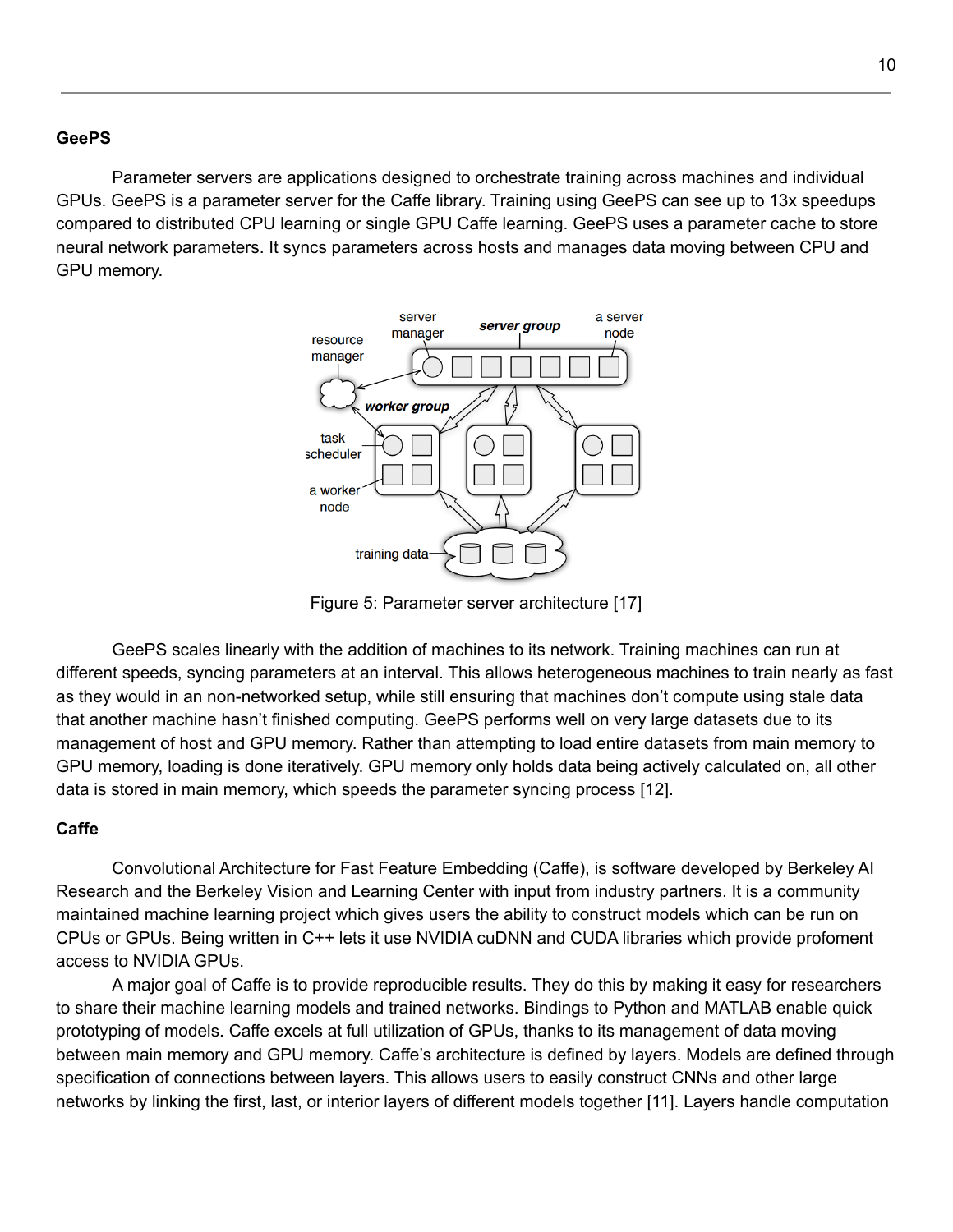and have both CPU and GPU implementations. Having a choice of hardware backend allows researchers to discover which is most performant for their use case.

Caffe's biggest strength is its simple model definition format, as well as the ability to serialize models. Model Zoo is a collection of models defined and shared by researchers using Caffe. Serialization and specification simplicity allow researchers to easily share model definitions and trained models with each other via Model Zoo. Sharing models and layer based definition enable creation of increasingly complex and capable models based on previously created ones.

#### <span id="page-11-0"></span>**TensorFlow**

Developed by Google, TensorFlow is the most widely used machine learning library. It has built in support for training on multiple machines. Written in C++, it has bindings for Python, Java, Go, Swift, and JavaScript, as well as support for mobile devices. Graph based execution differentiates TensorFlow from other machine learning libraries [18]. Models define the graph and are constructed using Application Programing Interfaces (APIs) providing input processing, choice of computations, and connections between layers. Due to the graph architecture, input and neuron values are not accessible until the computation graph runs. Therefore, all input processing and calculations must be implemented in C++ within the TensorFlow library. Similarly to Caffe, C++ implementation of operations means GPUs can be used to accelerate computation. To speed CPU calculations, TensorFlow has taken advantage of AVX instructions' quick matrix multiplication.

While attractive from a performance perspective, the graph based architecture requires that preprocessing of data all be done within C++. At the same time, TensorFlow only promises API stability for its Python bindings. Programing of data preprocessing is therefore often done in Python so as to avoid having to reprogram when updating to new versions of TensorFlow. Models which require require data preprocessing not included within the C++ API are unable to be serialized due to a limitation of the Python API [19]. This deficiency is due to graph values not being available until the computation phase, which must be done in C++ to allow for serialization and portability.

Applications using TensorFlow define their models via high level estimation APIs, or lower level APIs that provide control over individual layers in a neural network. Estimators only require the number of neurons within each layer, specification of the learning algorithm (such as gradient descent), and the data types of the inputs. TensorFlow's low level APIs allow developers to provide the same customizations on a per layer basis. Customization via this interface allows developers to increase their model's accuracy by fine tuning per-layer options. With support from industry partners, development of TensorFlow has lead to a stable, well documented, widely deployable solution, enabling machine learning within a variety of applications.

### <span id="page-11-1"></span>Application

Theory behind machine learning and neural networks is well established. Research has lead to a plethora of implementations in software and hardware. Datasets to train models can be found in abundance through research papers and on Kaggle, a centralized repository for ML data. At this point in time software and hardware developers are fortunate enough to have access to a variety of libraries, technologies, and past research, allowing them to apply machine learning to solve problems and create useful applications.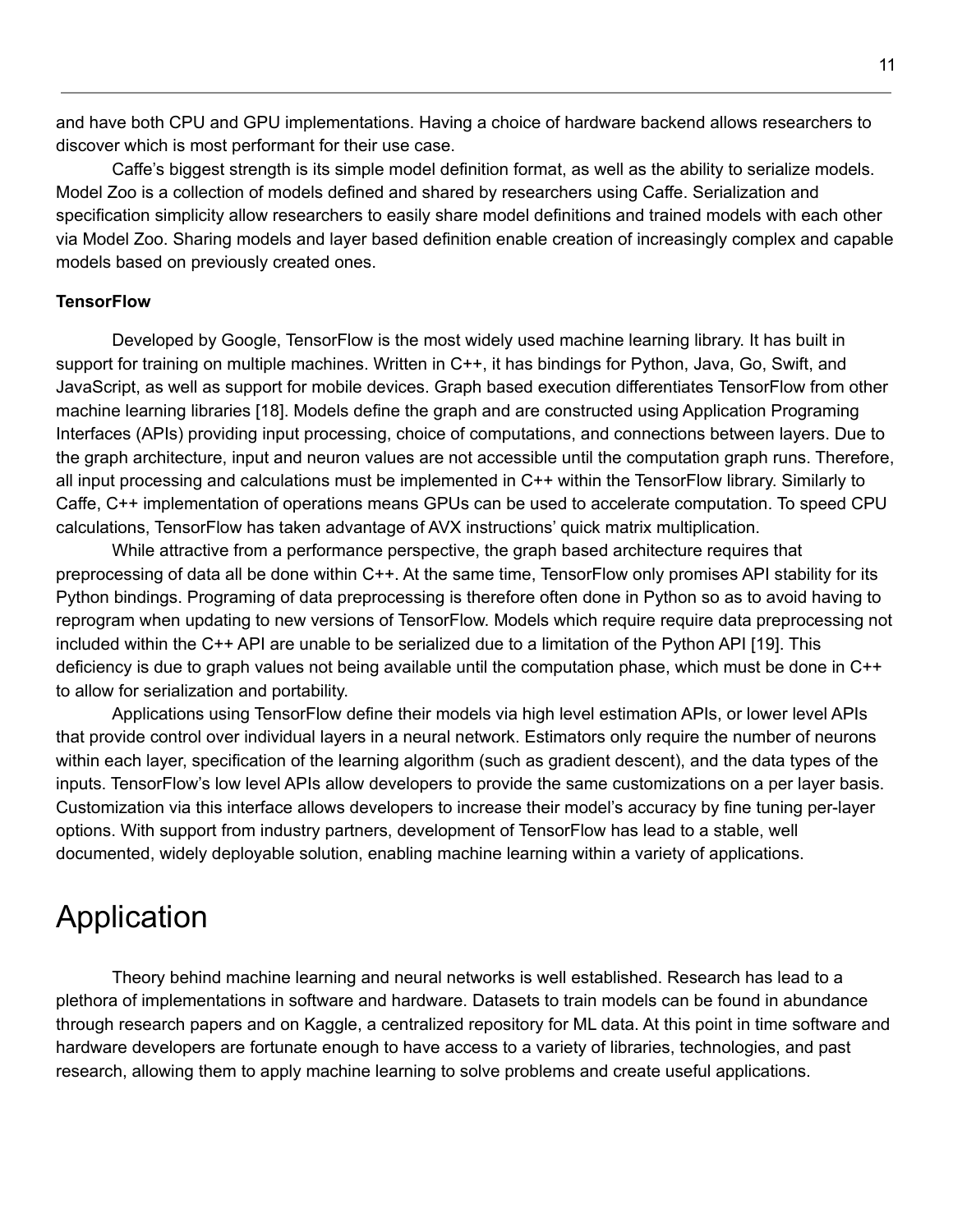FPGAs relative low power consumption and availability have made them the optimal choice for embedded applications. GPUs have made training on large datasets, images, and videos feasible, pushing the boundaries of computer vision. Even with minimal training data, low training times, and simplistic machine learning models, high accuracy can be achieved on what were once thought to be non-automatable processes.

#### <span id="page-12-0"></span>**Mobility Aid**

An embedded system which illustrates the capabilities of neural networks and ability to deploy them in a wearable device is the mobility aid developed by Poggi, et al. These researchers created a solution which uses machine learning powered computer vision to provide the same assistance to a user as a guide dog. Feeding data from cameras containing image and depth information through a neural network implemented in a Xilinx Spartan 6 FPGA, they were able to accurately classify objects to alert visually impaired users of objects in their surroundings. They created a CNN with multiple hidden layers using Stochastic Gradient Descent as their cost function. Convolutions in their CNN helped them perform image classification. Their solution identifies objects in the user's surroundings using the trained network on the FPGA, then alerts the user to potential obstructions [7].

#### <span id="page-12-1"></span>**Open Source Software Security Evaluation**

To test my understanding of machine learning and neural networks I applied them to a problem facing my team at Intel. Open Source Software (OSS) is software where source code is released for free, and usage of the source code must adhere to the specified license. Licenses are legally binding documents which explain how the software may be used, modified, or redistributed. Caffe and TensorFlow are both OSS projects. Most software relies on open source libraries to implement complex tasks. When one software project relies on another, the relied upon project is a dependency. The benefit of OSS is that many people and organizations can contribute to these projects and create reliable software for the benefit of everyone.

Intel has an Open Source Technology Center (OTC), which employs developers who work on important OSS projects relied on by critical infrastructure and companies around the world. I am a part of the software security team within OTC. One of our team's responsibilities is ensuring product teams and OSS developers choose secure libraries for use in their software. This is important because software is only as strong, or secure, as its weakest dependency. Being that OSS can be put on the internet by anyone, not all libraries follow strict security practices, or fix security issues when notified. Internally we have a tool for handling submission and review of dependencies. Product Security Experts manually assess the security of requests and classify them as either Whitelist, Conditional, or Blacklist. This process is known as whitelisting, and has consumed hundreds of hours of our engineers time.

Previous attempts to automate the whitelisting process using machine learning achieved 60% accuracy. This was due to unreliable numeric data stored in the whitelist tool. Thus, the first step in applying ML was to automate the collection of metrics explicative of each request's maintenance cycle. In order to collect these metrics, the DFFML library [22] was created. DFFML provides a pipeline wherein metrics are collected, models are defined, and model accuracies are compared.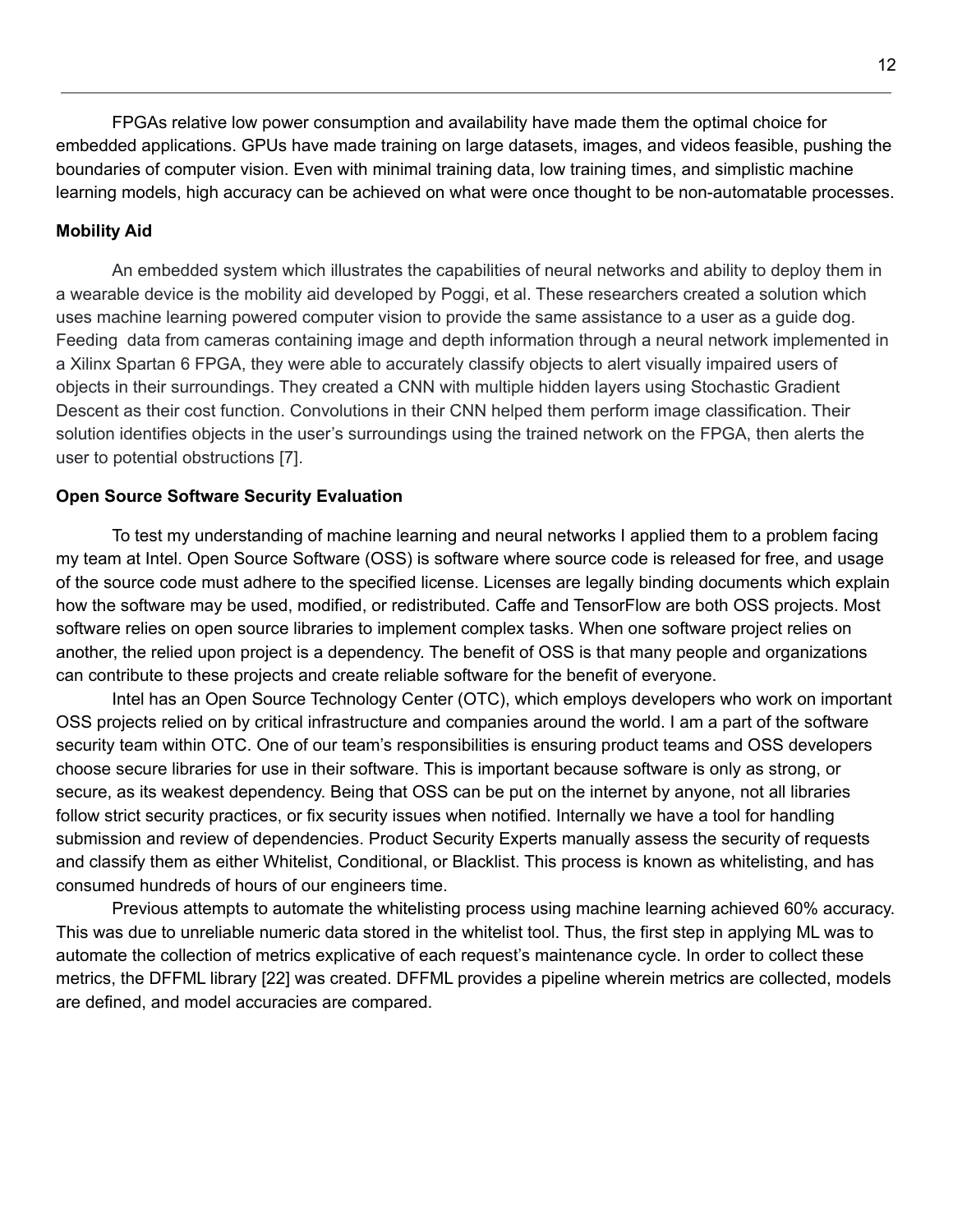```
total: 1068
training: 747
test: 321
training: 0.8232858314980351
test: 0.8193146417445483
Feature rankings:
                           0.428625
commits
                          0.322793
authors
work
                          0.248134
issues
                          0.000249
                          0.000199
pull requests
\frac{1}{1} issue_comments
                          0.000000
pull request comments
                          0.000000
```
Figure 6: Importance of metrics as assessed by Random Forest

Using DFFML, metrics were collected for each of the 4000+ manually assessed libraries in the whitelist. Models were defined using TensorFlow as well as the scikit.learn APIs. Due to ambiguity associated with the conditional rating, only whitelisted and blacklisted libraries were used to train and assess the model. In order to understand the importance of each metric collected, the Random Forest algorithm was used. It provides the percentage importance of each input feature to the classification of the request. As seen in figure 6, it was found that the model considered many of the features our team initially identified to be unimportant.

| <b>OSW</b> Open Source Whitelist         |                 |                               |  |  |  |  |
|------------------------------------------|-----------------|-------------------------------|--|--|--|--|
| <b>Change Risk Assessment Type</b>       |                 |                               |  |  |  |  |
| <b>Request Information</b>               | Risk Assessment | <b>Additional Information</b> |  |  |  |  |
| Request 2300                             | rubygem-crass   |                               |  |  |  |  |
| <b>Request status: Pending</b>           |                 |                               |  |  |  |  |
| <b>Machine Learning Guess: Blacklist</b> |                 |                               |  |  |  |  |

Figure 7: Integration of DFFML into whitelist tool

Once meaningful features had been identified using the Random Forest model, another model was created using the DNNClassifier in TensorFlow's estimator API. This trained model, having hidden layers of 10, 20, and 10 neutrons respectively, achieved ~90% accuracy. Deep Neural Network accuracy was only ~9% more than the Random Forest model. The DNN model was integrated with our whitelisting tool as seen in figure 7. Our team is now conducting a pilot of the model's assistance in the whitelisting process. After further evaluation we will implement automatic classification of incoming requests, reducing time spent on manual review.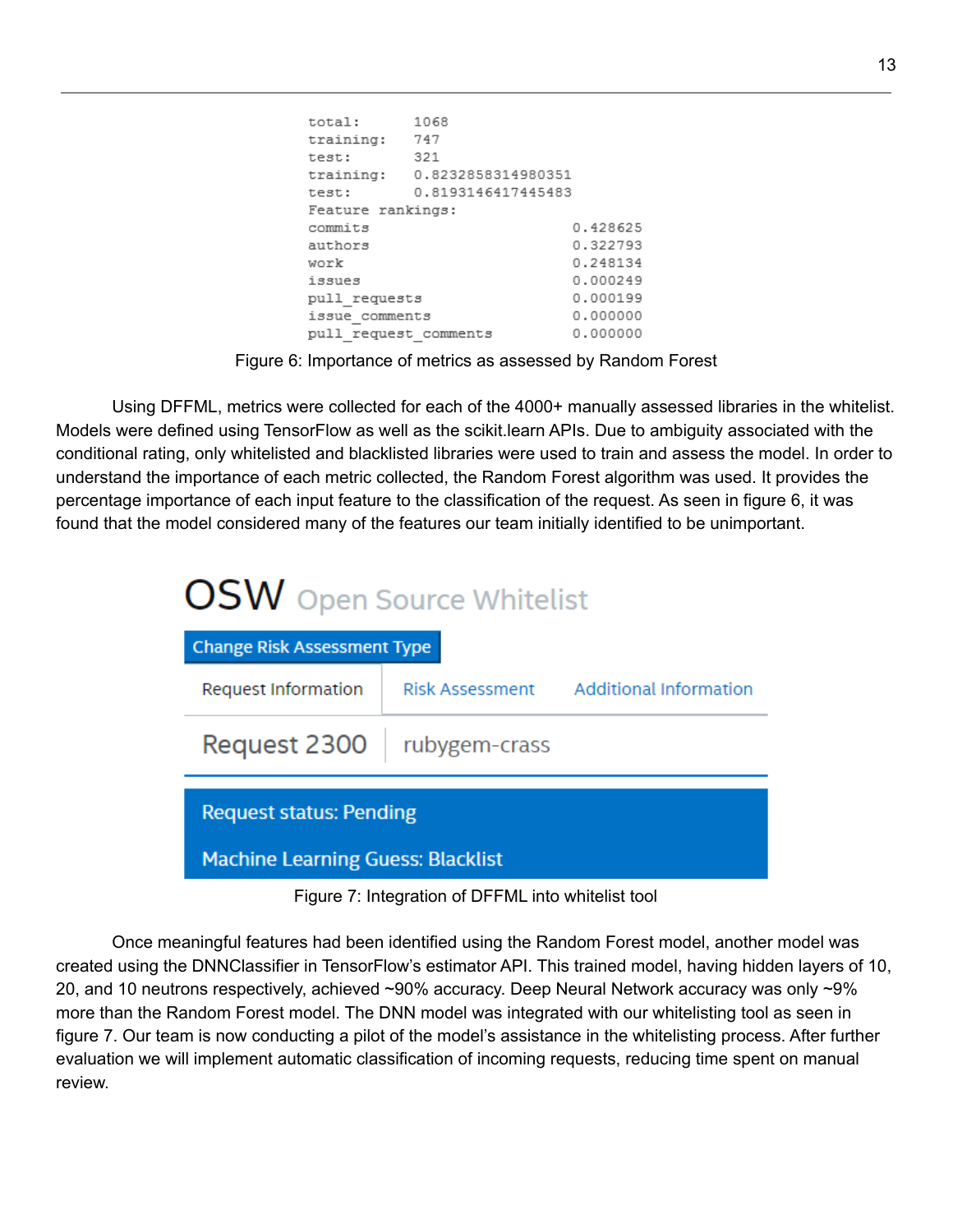### <span id="page-14-0"></span>**Conclusion**

Open source machine learning libraries, such as Caffe and TensorFlow, have accelerated the field by allowing researchers to contribute implementations of their theoretical advancements for others to build on. An abundance of OSS libraries have made application of machine learning to solve once un-automatable problems an exercise in integration. As machine learning algorithms and methods of data collection improve, accuracy on once difficult problems will increase. In the future, Internet of Things (IoT) devices will create a digital representation of our physical world. IoT devices provide data needed to train machine learning models and make decisions reflected in physical systems. An already present application of this is self driving cars.

Future research and application of ML and neural networks will revolutionize industries. Similarly to how robotics automated the assembly line, machine learning will enable automation of other fields, such as healthcare. Application of machine learning in the medical field is providing doctors with new ways to identify and fight cancer. This year, machine learning models have become more accurate than doctors at identifying melanoma, achieving 96% accuracy [21]. With the right data and model, ML can surpass humans in its prediction abilities, allowing us to create applications which save time, money, and lives.